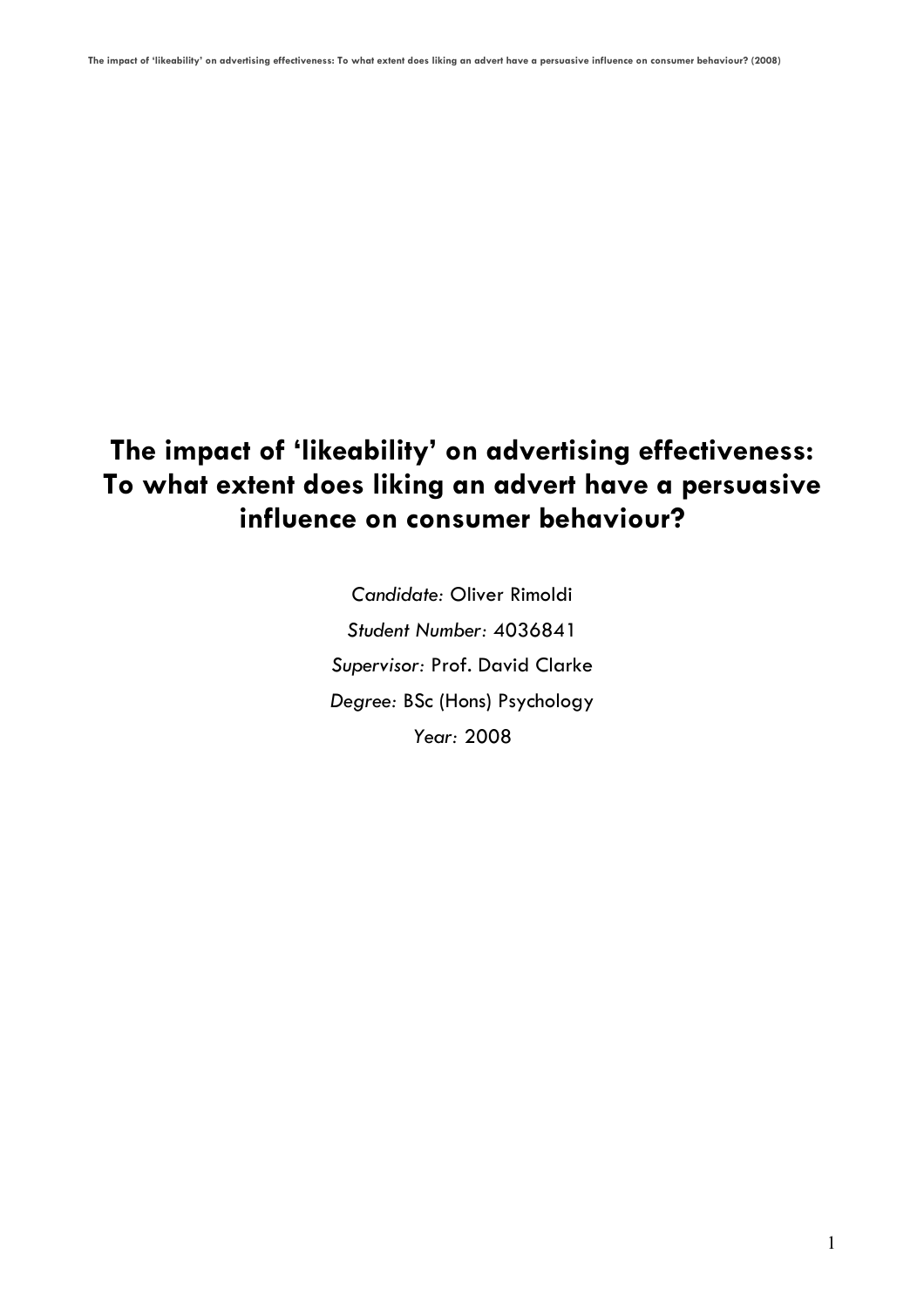## **Contents**

|                                                                  | Page           |
|------------------------------------------------------------------|----------------|
| <b>ADVERTISING LIKEABILITY</b>                                   | 1              |
| Advertising effectiveness                                        | $\mathbf{1}$   |
| Ways of measuring advertising likeability                        | $\overline{2}$ |
| The power of advertising likeability                             | $\overline{2}$ |
| <b>WHAT DRIVES LIKEABILITY?</b>                                  | 4              |
| The factors that make an advert likeable                         | $\overline{4}$ |
| HOW DOES LIKEABILITY HAVE AN IMPACT ON PURCHASE INTENTION?       | 6              |
| <b>Attitudinal models</b>                                        | 6              |
| <b>Empirical Evidence</b>                                        | 9              |
| OTHER FACTORS WHICH MEDIATE THE RELATIONSHIP BETWEEN LIKEABILITY | 11             |
| <b>AND PURCHASE INTENTION</b>                                    |                |
| Product category                                                 | 11             |
| Culture                                                          | 11             |
| Spokesperson                                                     | 12             |
| <b>CONCLUSIONS</b>                                               | 13             |
| <b>REFERENCES</b>                                                | 14             |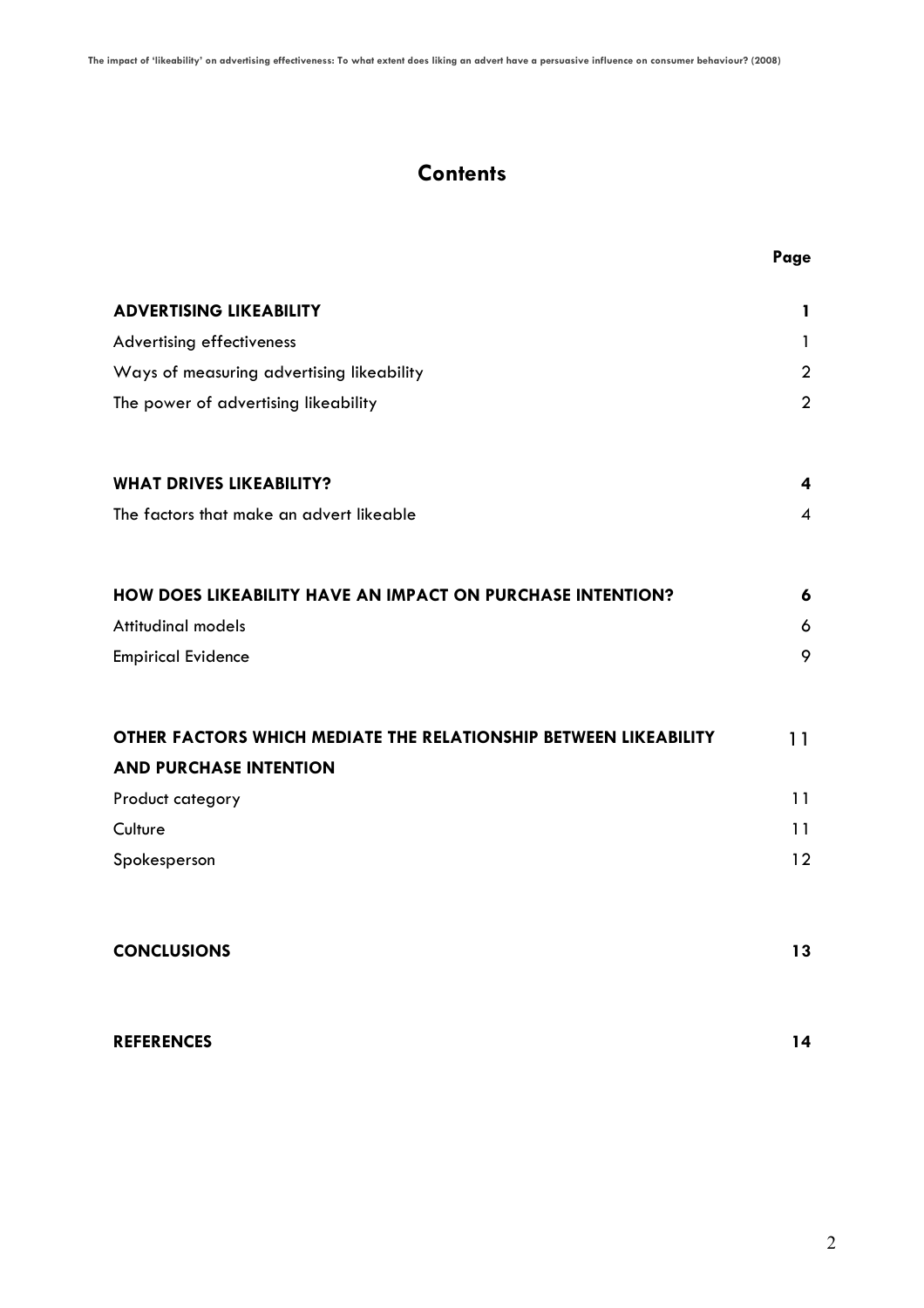# **The impact of 'likeability' on advertising effectiveness: To what extent does liking an advert have a persuasive influence on consumer behaviour?**

## **ADVERTISING LIKEABILITY**

In current society it has become increasingly difficult for advertisers to command the attention of their audience, and subsequently have an impact on their behaviour (Robinson, 1997). People don't want to waste time and effort looking at advertisements (Collett, 1994; Hollis, 1995). In fact, it has become normal for consumers to resent the manipulative techniques (Agee, 1997), regarding adverts as an unwelcome intrusion and a source of irritation. This often results in conscious effort to avoid adverts (Byrant & Zillman, 1994; Bishop, 1997) and refusal to respond to promotional messages (Cummins, 1996). An advertising strategy, which is often suggested as a way of overcoming this is 'likeability' (Sacharin, 2001). Adverts, which are liked, are claimed to be superior at interrupting the 'ad-scanning' phase; ultimately enhancing processing and creating positive judgements of the advertising-message and the actual brand.

For decades it was believed that the attitudes and opinions that consumers had towards advertising were irrelevant. All that was considered to be important was what consumers thought of the product or the brand (Fam, 2006). Advertising likeability was discounted in favour of ad-recall and brandattitude shifts (Franzen, 1994). The focus on multi-attribute models of consumer choice processes, before the 1980's, meant that the literature took a very rational view of consumer choices, rarely considering the potential impact attitudes towards the actual advert could have upon brand attitudes (Fam, 2006). It was even proposed that enjoying an advert would detract from sales (Reeves, 1961).

It is now consistently recognised that advertising likeability has a very important role in an advert's influence on consumer behaviour (e.g. Biel & Bridgewater, 1990; DuPlessis, 1994a). Liking an advert has even been shown to be the strongest factor linked with persuasion and sales (Haley & Baldinger, 1991), and is thus considered a very important measurement of advertising effectiveness.

#### **Advertising effectiveness**

Advertising effectiveness has been researched by numerous methods, in the past mainly focusing on recognition, recall, opinion, brand-awareness, associations and ratings (e.g. Lucas & Britt, 1963).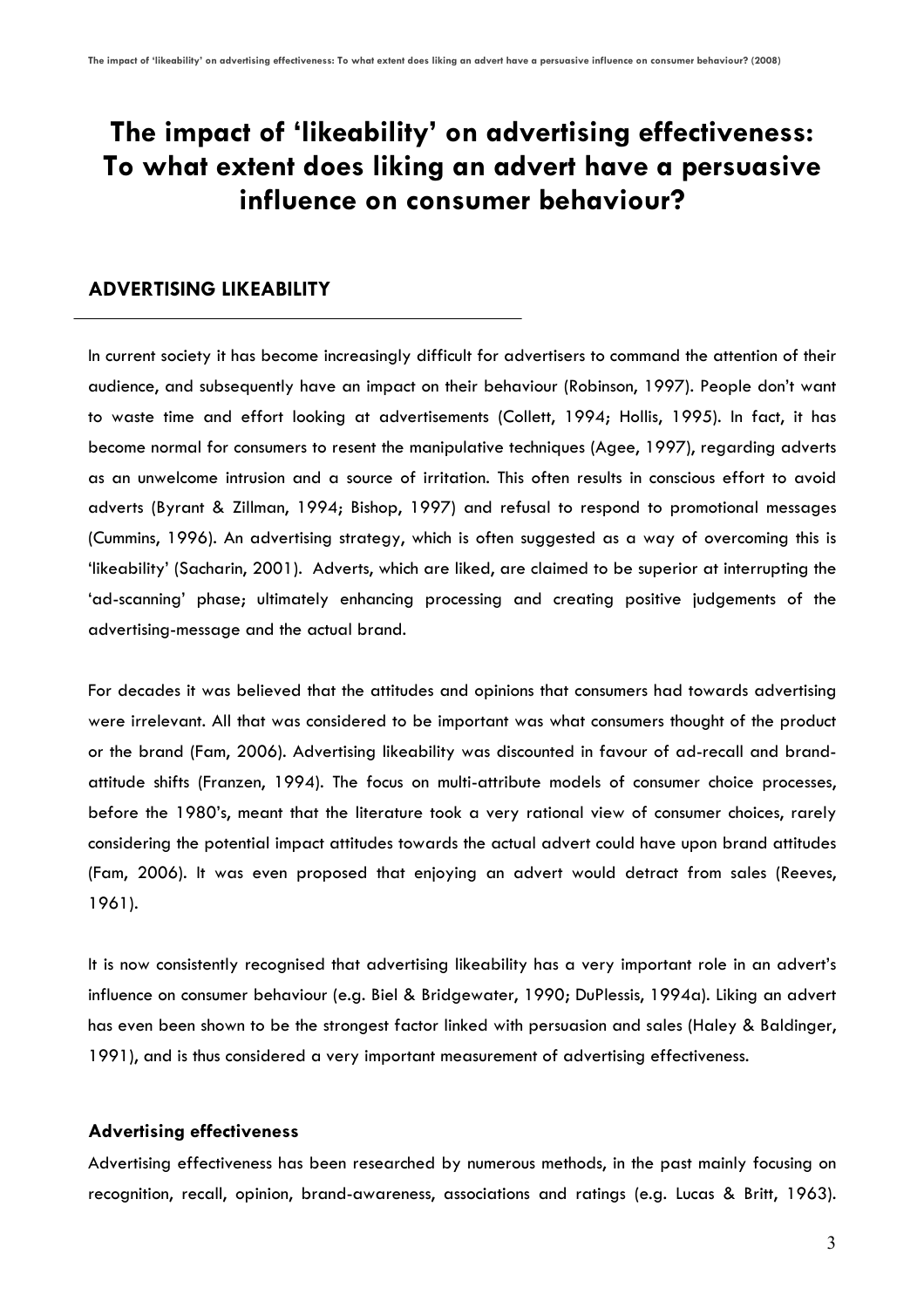However, 'effectiveness' has to ultimately be a measure of sales, and whether the money spent on the advert is returned by the consumer response (Wells, 1997). These other factors may act as channels or barriers between the advert and purchase (Colley, 1961; Schultz, 1990), but sales has to be the primary criterion.

#### **Ways of measuring advertising likeability**

The literature on advertising likeability can be divided into two approaches. Studies taking the first approach, known as profile studies, aim to determine what viewers think or feel after viewing an advert. Studies have asked target audiences to describe adverts by selecting adjectives (Aaker & Bruzzone, 1981; Biel & Bridgewater, 1990; Aaker& Stayman, 1990; Greene, 1992) or statements (DuPlessis, 1994a). The second approach involves studies which measure Attitude towards the advertisement (A<sub>ad</sub>). A<sub>ad</sub> studies focus on measuring attitude construct; in terms of affective and cognitive reactions, and relations with attitude towards the brand  $(A_b)$  (e.g. Batra & Ray, 198; Lutz, 1985; MacKenzie, Lutz & Belch, 1986; MacKenzie & Lutz, 1989).

Advertising likeability and A<sub>ad</sub> are used interchangeably as concepts, so it is important to understand the degree to which these notions refer to one same construct. Cognitive theories (e.g. Greenwald & Levitt, 1984; Tsal, 1985) argue that affective processing is always mediated by cognition. Fishbein & Middlestadt (1995) propose that  $A_{\text{ad}}$  is a result of cognitive beliefs, which in turn predict consumer intentions and behaviour. However, emotion is now considered to be a large factor in forming attitudes (A<sub>ad</sub>) (Morris, Woo, Geason & Kim, 2002), and is thought to even have an influence on behaviour (Allen, Machleit & Kleine, 1992). A<sub>ad</sub> has been considered an affective response (Zhang, 1996), which represents the positive feelings towards the advert; where affect is independent of cognitive variables (Machleit & Wilson, 1983). It has therefore become acknowledged that A<sub>ad</sub> is formed out of a combination of both cognitive and affective elements (Morris et al., 2002).Consequently, it has been claimed that advertising likeability and  $A_{\alpha d}$  represent the same construct (DuPlessis & Foster, 2000), although their measurements may differ. For the sake of this paper, they shall be considered as one and the same.

#### **The power of advertising likeability**

Copy-testing, also known as pre-testing, is the way advertising practitioners can predict how effective an advertising campaign will be (Jones, 1995). It is based on the analysis of feedback from target audiences, before the advert is released, as a way of estimating how successful it will be and to identify potential improvements. Copy-tests have traditionally measured factors such as persuasion, salience, awareness and recall, (Wells, 1997). In the 1980's, a landmark piece of research was carried out by the American Advertising Research Foundation (ARF), which aimed to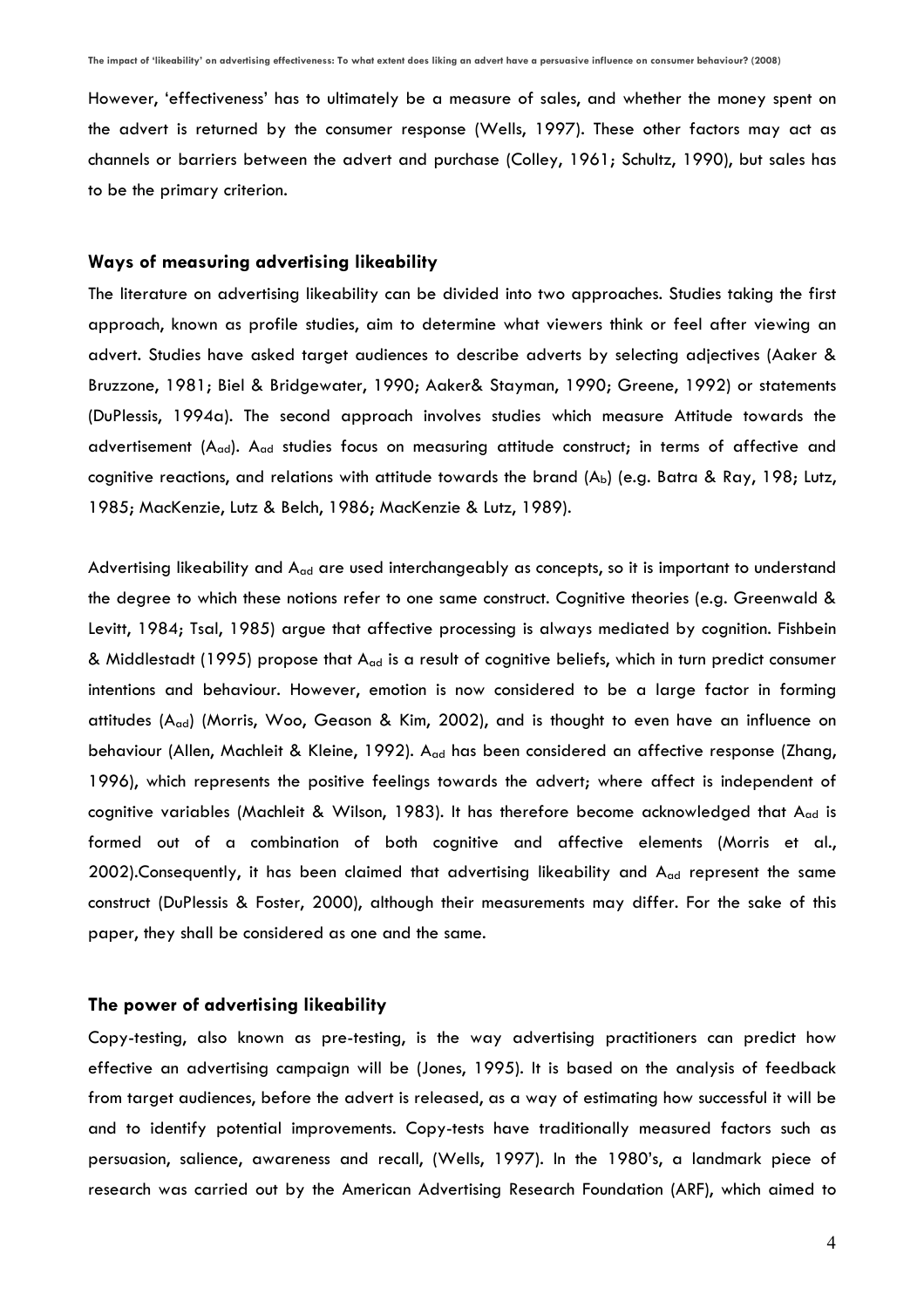analyse every possible copy-test measure. The Copy Research Validation Study (CRVP) (Haley, 1990; Haley & Baldinger, 1991) decided to simply ask the subjects whether they 'liked the advert'. The conclusions of the CRVP reported that all the major copy-test measures are predictive of advertisement success and product sales, to some degree, but *'ad-liking'* was by far the most predictive.

The results of this research were groundbreaking for the advertising industry. Researchers (notably Biel, 1990) used the ARF research to urge ad agencies to focus on creating adverts that would be 'liked'. However, advertising research companies saw this new measure as a threat to income, and tried to justify how the CRVP findings were invalid (DuPlessis, 2005). Despite this negative response, evidence supporting the importance of ad-liking kept being presented (Biel, 1990; Biel & Bridgewater, 1990; DuPlessis, 1994a, 1994b, Eagleston & Rossiter, 1994; Greene, 1992; Haley, 1990; 1994). In systematically controlled trials, likeable adverts have been shown to be up to two times more effective than the average advert (Biel & Bridgewater, 1990). Studies have even looked back at previous examples of successful adverts to demonstrate the pervasive impact of likeability (Thornsen, 1991; Jones, 1995).

Even while some question whether likeability is the best measure of advertising effectiveness (Hollis, 1995; Jones, 1996; Rossiter & Eagleson, 1994), it is indubitable that ad-liking is considerably useful; not just because of its strong association with advertising effectiveness and sales, but also due to the simplicity of the measure (Spaeth Hess & Tang, 1990).

As a note; the majority of the research is specifically focused on television and radio advertisements. However, there is research to suggest that likeability has the same role in print/poster advertising (Hermie et al., 2005).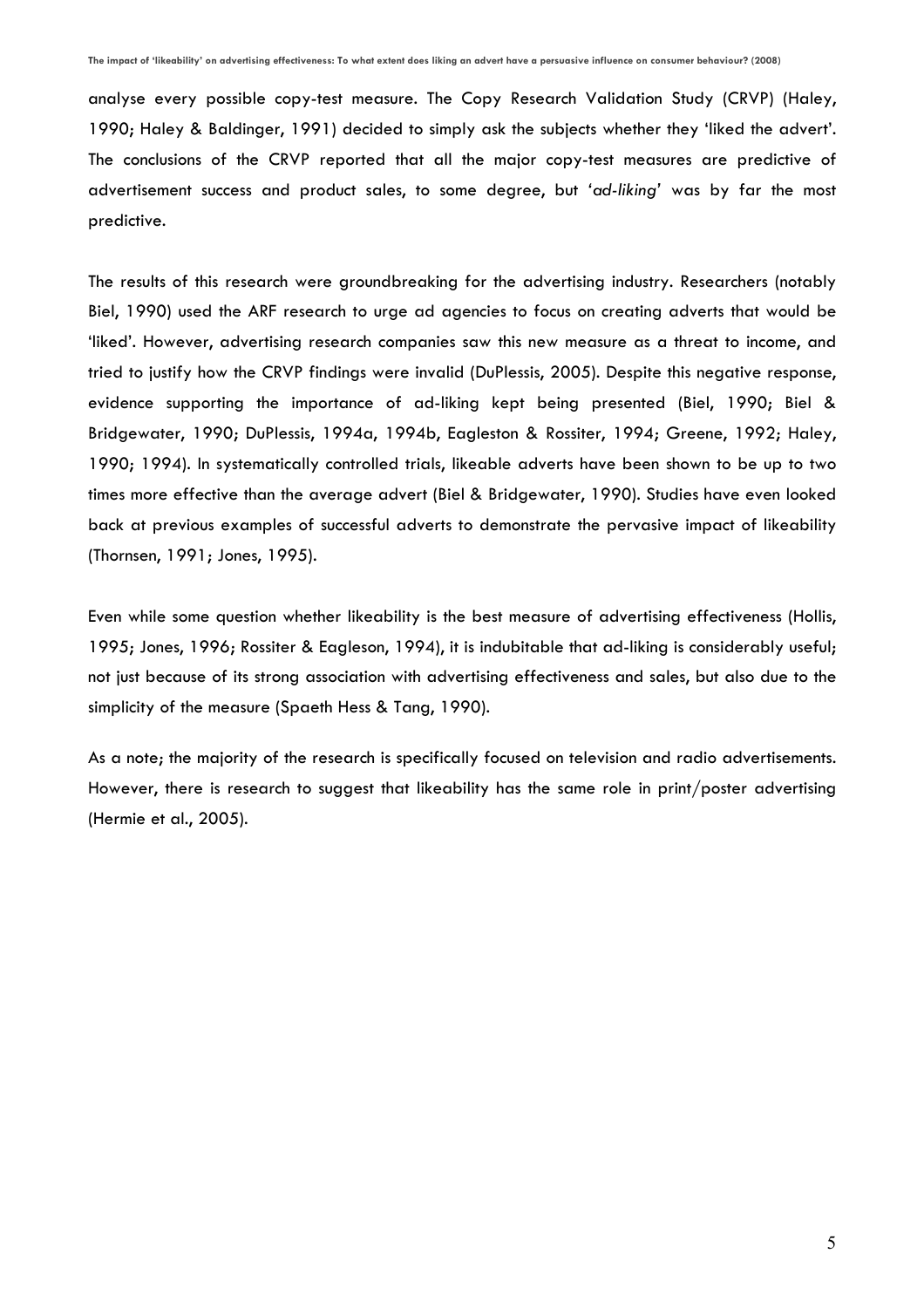## **WHAT DRIVES LIKEABILITY?**

*"If people are becoming less attentive and the variable that influences the penetrative ability of advertisements most is likeability, then one needs to have an operational definition of likeability."*

- DuPlessis (1994b), p3

Concisely identifying the various attributes which make adverts likeable is currently an unanswered issue, although a very important one. Intuitively, it is thought that ad-liking is evoked simply through entertainment; however, the ARF revealed that likeable adverts are as likely to be informative as they are to be entertaining (Haley & Baldinger, 1991). The basis for likeability is in fact a complex concept: ad-liking is shown to be a multidimensional construct, with both affective and cognitive components (Alwitt, 1987). Identifying and understanding these numerous factors, and their relationships, is a very attractive prospect for an advertising practitioner, as a way of predicting the extent to which an advert will be liked, which could ultimately have a direct influence on its success.

#### **The factors that make an advert likeable**

Studies have attempted to discover what factors and characteristics underlie an advert which is liked. Biel & Bridgewater (1990) were the first to demonstrate likeability's relation to perceptual characteristics of the advertisement. Factor analysis, on responses to 80 commercials which were rated on 26 attributes, revealed five factors that were associated with likeability: 'ingenuity'; 'meaningfulness'; 'energy'; 'rubs the wrong way'; and 'warmth'. Multiple-regression-analysis subsequently revealed that 'meaningfulness' and 'energy' were the two strongest predictors of adliking. Aaker & Stayman (1990) used a similar methodology and reported the same five factors as Biel & Bridgewater, although worded slightly differently (Franzen, 1994), as well as four additional factors: 'believable'; 'confusing'; 'familiar' and 'dull'. The authors used the nine factors to create scores for each advert and submitted them to a clustering-algorithm. This resulted in 15 groups of ads with similar attributes. A separate regression was performed on each cluster with the independent-variables being the nine factors and the dependent-variable being likeability. All nine factors had a significant association with at least one of the ad-type clusters; but 'informative', 'irritating' and 'entertaining/humorous' had a significant relationship with over half of the ad-types.

There is also consistent evidence of a link between likeability and involvement (i.e. viewer participation). Biel and Bridgewater (1990) suggested that 'involvement', along with 'perceived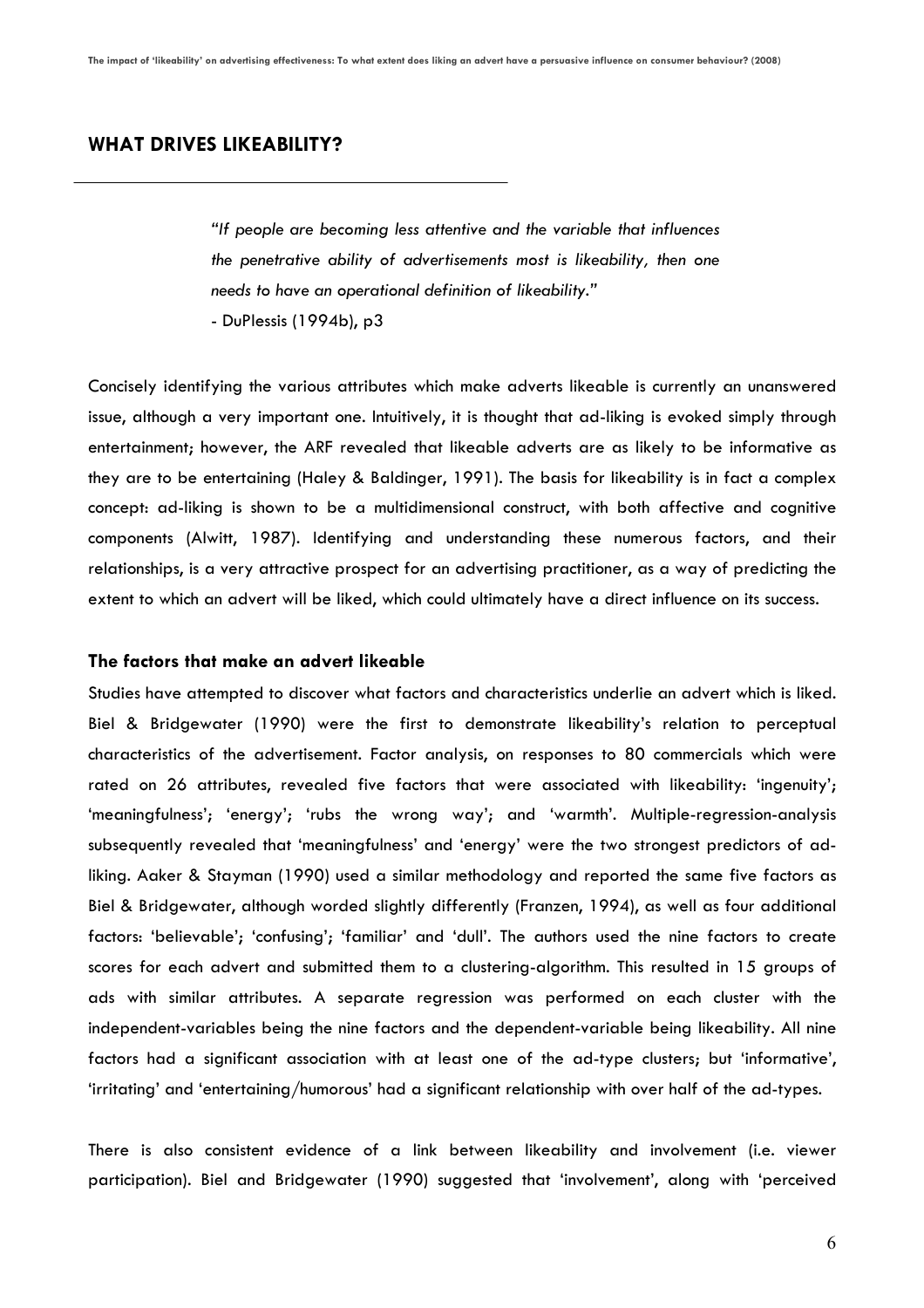relevance', links ad-liking to persuasion in the first place. There has however been confusion in opinions; Hollis (1995) proposed that likeability was a facet of the complex construct of involvement; whereas DuPlessis (1994b) proposed involvement to be a dimension of likeability. Involvement has also been mistaken for 'enjoyment' (Hollis, 1995) and a general measure of attitude (Thorson, 1991).

These findings therefore demonstrate that there are various dimensions that are consistently associated with advertising likeability, and can help to comprehend how positive feelings towards an advert are attained. However, research up to this point is not extensive enough to robustly conclude specific factors that contribute towards ad-liking. It seems implausible to ever imagine that an exact 'formula' can ever be provided. In fact evidence has shown that likeability is dependent on a whole host of other variables, such as product category (Biel & Bridgewater, 1990) and culture (Fam, 2006a), which are discussed later.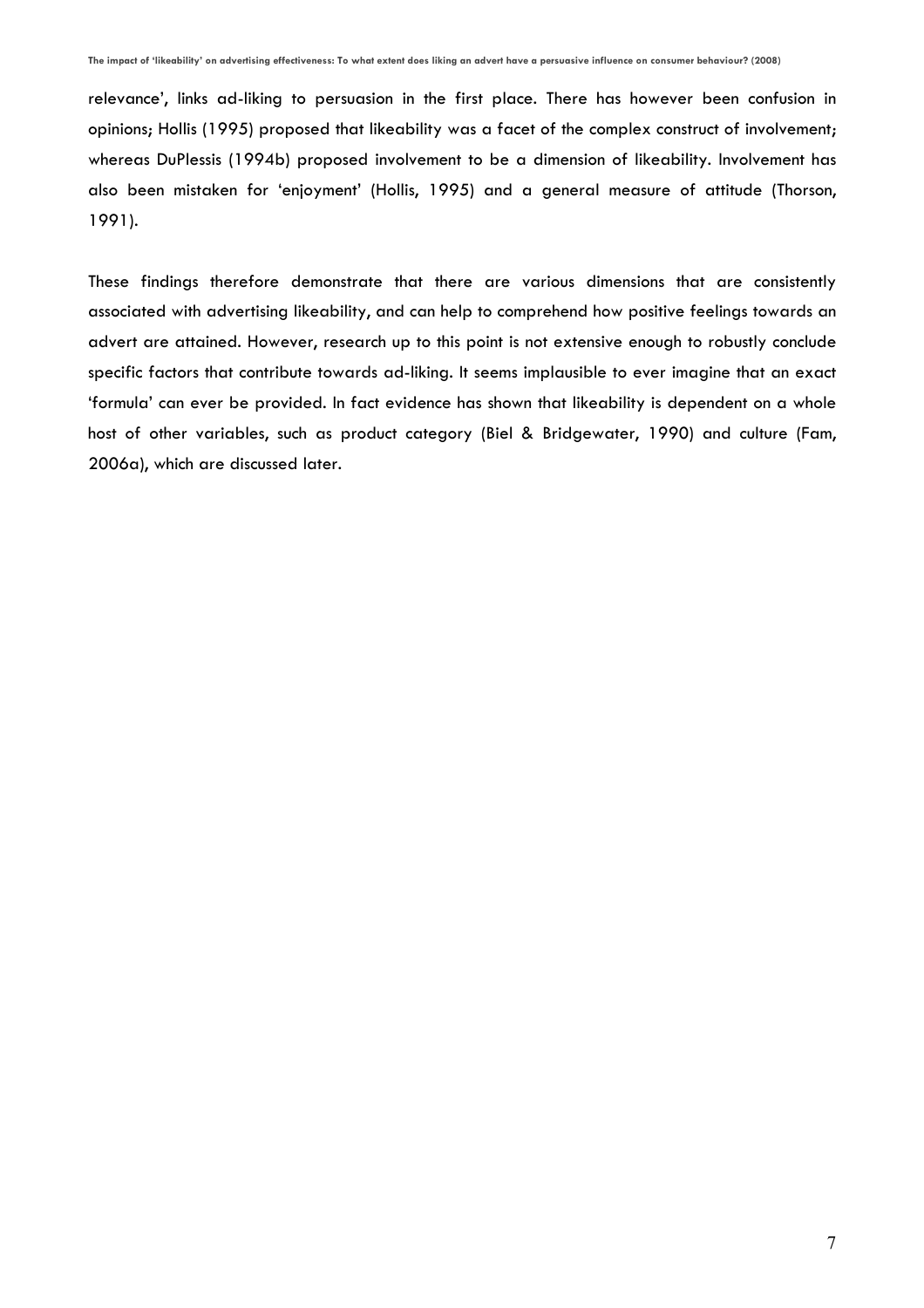## **HOW DOES LIKEABILITY HAVE AN IMPACT ON SALES?**

The power of likeability is clear through the consistent findings. However, what remains questionable is an explanation accounting for the positive effects of likeability, and the link it has with consumer intentions and behaviour: In *what way* does advertising likeability contribute to advertising effectiveness?

In the 1980's, psychologists attempted to propose theories based on attitude models, to explain the link between ad-liking and consumer intentions. More recently, empirical evidence has been put forward to test these theories, and also to put forward further possible accounts for the link.

#### **Attitude models: the causal role of attitude towards the advert**

Much of the psychological literature on ad-likeability refers to the concept as 'attitude towards the advert' ( $A_{ad}$ ).  $A_{ad}$  has been shown to be a significant factor in advertising effectiveness, and thought to be a mediating variable in the relationship between advertising and brand attitudes/purchasingintentions (Mitchell & Olson, 1981; Shimp, 1981). The literature, based on general attitudebehaviour associations, offers four alternative structural models to illustrate how A<sub>ad</sub> mediates this relationship.

Each explanation fits in with the already established, hierarchy-of-effects framework, which acknowledges the existence of the following causal links (see figure 1(a)):

•  $C_{\alpha d}$  -->  $A_{\alpha d}$ 

Ad-related-cognitions ( $C_{\alpha d}$ ) have been shown to be a causal antecedent of A<sub>ad</sub> (Lutz, MacKenzie & Belch, 1983; Lutz, 1985).

•  $C_h \rightarrow A_h$ 

Cognitive response (Wright, 1973) and multi-attribute attitude (Mitchell & Olson, 1981) literatures have consistently documented the direct causal relationship between brand-attitude  $(A_b)$  and brand-related-cognitions  $(C_b)$ .

•  $A_b$  -->  $I_b$ 

Evidence has shown purchase-intention ( $I_b$ ) to be determined by  $A_b$  (Fishbein model: Ryan & Bonfield, 1975).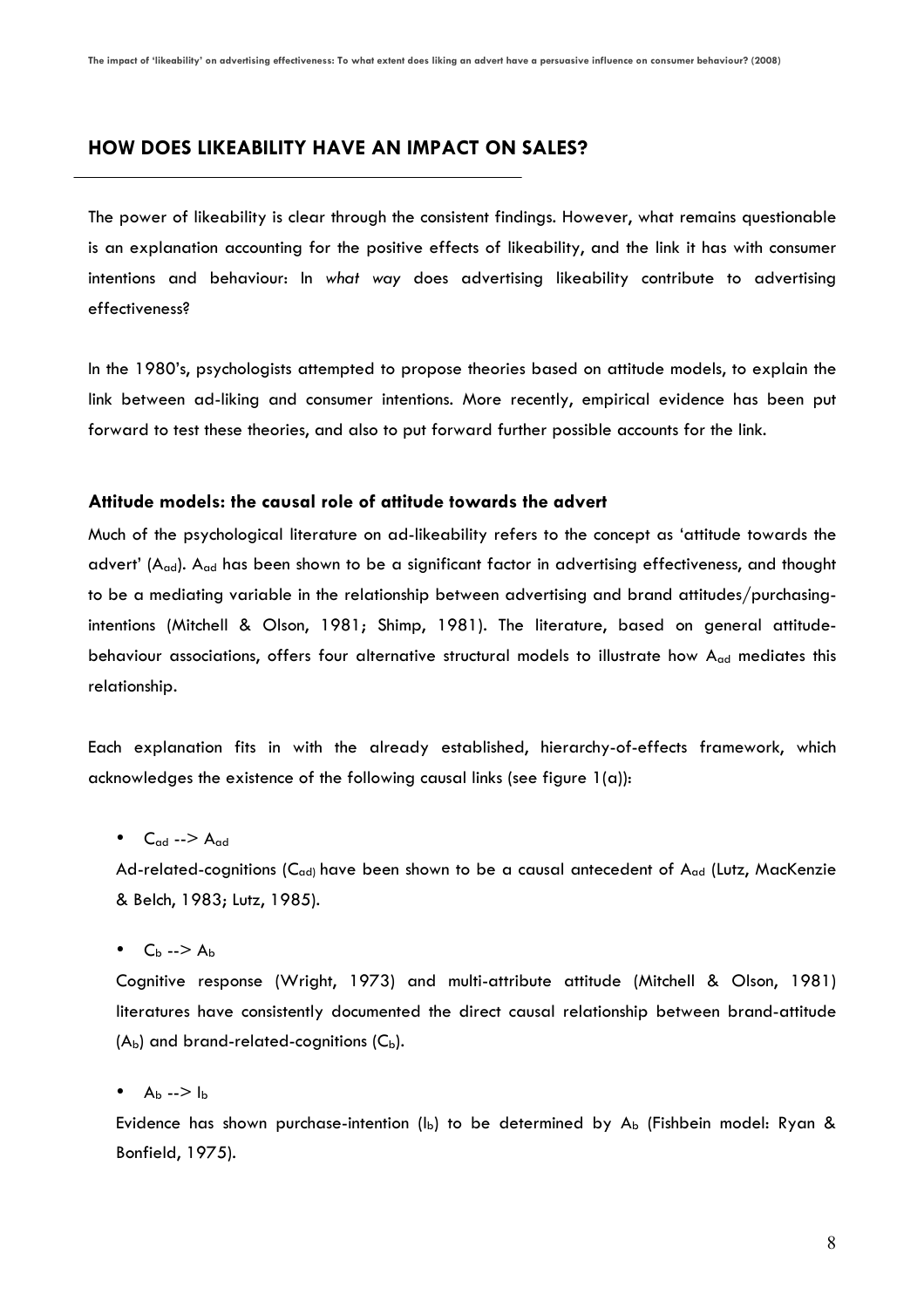

*Figure 1:* four alternative structural models to describe the mediating role of  $A_{ad}$ 

Each model uses these established causal-links as a basis, with the main objective being to demonstrate how attitude-towards-the-ad  $(A_{ad})$  influences purchase intention  $(I_b)$ .

#### *Affect Transfer Hypothesis (ATH) (figure 1(b))*

The ATH proposes a one-way, direct flow of causation from  $A_{ad}$  to  $A_b$ . Empirical support has reported that significant variance in  $A<sub>b</sub>$  can be explained by  $A<sub>ad</sub>$  (Mitchell & Olson, 1981);  $A<sub>ad</sub>$ and Ab are linked by a positive linear-relationship (Moore & Hutchinson, 1983, 1985); and Add dominates the prediction of Ab, in terms of cognitive response measures (Park & Young, 1984), although this effect was only significant in low viewer-involvement conditions. Persuasion literature (e.g. Petty & Caccioppo's, 1981, elaboration likelihood model (ELM)) considers the  $A_{\alpha d}$   $\rightarrow$  A<sub>b</sub> link to represent the peripheral route to persuasion. This peripheral processing occurs when the viewer responds more to incidental factors (e.g. something that is liked) rather than the actual content of the persuasive message. Under low viewer-involvement conditions, the centralprocessing  $(C_b\rightarrow A_b)$  route is dominated by peripheral processing (Mitchell & Olson, 1981; Park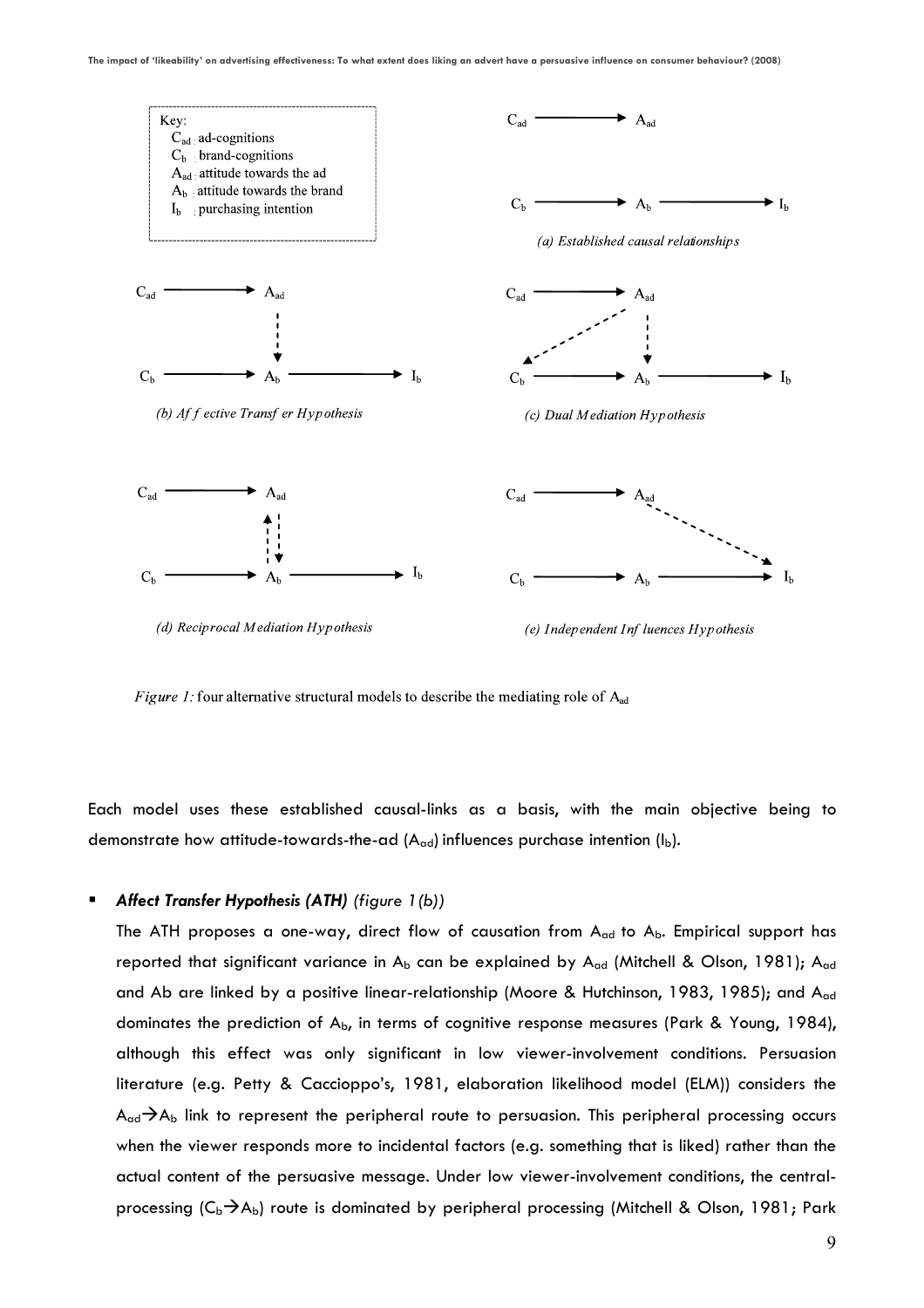& Young, 1984). For example, the use of a cute baby in an advert generates positive affect in the viewer, which is peripherally transferred to the advertised brand, without effortful information processing, from the central route.

#### *Dual Mediation Hypothesis (DMH) (figure 1(c))*

The DMH posits an indirect causal flow from Aad, through  $C_b$  to A<sub>b</sub>, as well as the A<sub>ad</sub> $\rightarrow$ A<sub>b</sub> link proposed by the ATH. Affective reactions towards an ad (i.e. advertising likeability) have an impact on the consumer's inclination to accept the information presented by the ad on behalf of the brand (Lutz & Swasy, 1977). The A<sub>ad</sub> $\rightarrow$ C<sub>b</sub> link places advertising likeability as a persuasion cue (Fishbein & Ajzen, 1975), that can enhance or limit acceptance of the claims made by the advert. In terms of Petty & Caccioppo's (1981) ELM, which did not consider that a peripheral persuasion cue (e.g.  $A_{\text{ad}}$ ) could influence the central processing route to persuasion through the encouragement of message acceptance; the DMH can be seen to assert that peripheral and central processing routes are entwined, as opposed to being substitutes for each other.

#### *Reciprocal Mediation Hypothesis (RMH) (figure 1(d))*

This theory attempts to show that the causal flow between  $A_{ad}$  and  $A_b$  is balanced, and that consumers sustain balanced cognitive relationships (Heider, 1946). Heider postulates a positive association between the advert and the brand, thus the consumer will try to maintain balanced configuration either by liking both the advert and the brand or by disliking them both. The RMH holds that the relationship between  $A_{ad}$  and  $A_b$  is reciprocal, with the causation between the two flowing in both directions. The potency of causation is dependent on the situation (Burke & Edell, 1984). E.g. with a mature brand, it would be expected that  $A<sub>b</sub>$  would causally dominate Aad, as brand attitude will have a significant impact on viewer's reaction to advertising of the established brand. Whereas, the causal flow would be stronger from  $A_{ad}$  to  $A_b$  for a new brand/product, as the advert may be the first exposure the viewer has of the brand.

#### *Independent Influences Hypothesis (IIH) (figure 1(e))*

Contrary to the other three hypotheses, no causal relationship between  $A_{ad}$  and  $A_b$  is assumed in the IIH. This theory, instead, maintains that A<sub>ad</sub> and A<sub>b</sub> determine purchase intention independently. Howard (1977) distinguishes between 'brand concept' and 'impersonal attitude'. Brand concept relates to consumers' perceptions of the brand itself, and is seen as relatively stable, especially in terms of routine response behaviour; this therefore corresponds with Ab. Impersonal attitude, on the other hand is to do with feelings towards purchase conditions. The feelings are attitudes towards aspects of the purchase situation, which are not enduring properties of the brand itself. This encompasses factors, such as price, availability, and also adlikeability (A<sub>ad</sub>), which all potentially contribute to purchase intentions. The IIH therefore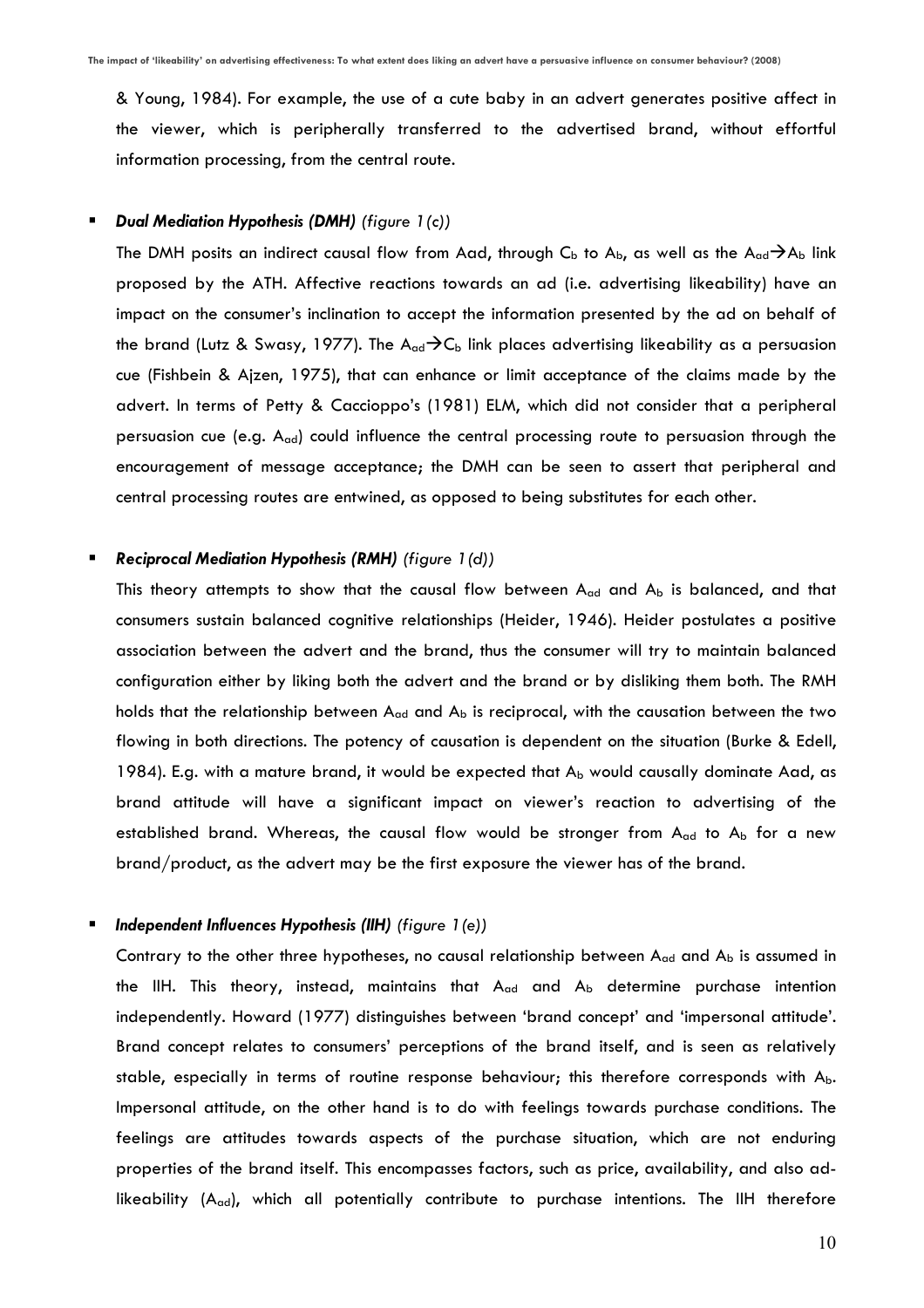postulates that both attitudinal constructs  $(A_b, A_{ad})$  exert causal influence on purchase intentions  $(I_{\rm b})$  independently of one another; without any form of causal link between  $A_{\rm od}$  and  $A_{\rm b}$ . The direct  $A_{ad}$ )<sub>b</sub> link is also supported; where consumers purchasing decisions have been shown to be influenced entirely by the advertisement, with no apparent evaluation of the actual product or brand (e.g. Gorn, 1982).

All of the above hypotheses are plausible. It is, however, extremely difficult to distinguish causal links and to identify which factor accounts for the most variance of I<sub>b</sub>. Each model proposes a different way in which  $A_{ad}$  has an influence on  $I_b$ , be it a direct link between the two, or indirectly mediated by another factor. There is support for all the proposed causal-routes between  $A_{ad}$  (likeability) and Ib; but it is not yet known which route has the biggest impact.

#### **Empirical Evidence**

More recently, controlled trials have been implemented with the purpose of providing empirical evidence for the way in which likeable advertising influences purchasing-intentions.

#### *Likeability as a 'gatekeeper' for further cognitive processing*

If an advert is liked, the viewer may be more willing to pay attention to it (Walker & Dubitsky, 1994) and is less likely to avoid the advert the next time it is shown (Biel, 1990); therefore it will get more exposure, because of the positive first impression. This awarded attention creates an opportunity to facilitate consumer involvement (MacKenzie & Lutz, 1989), increasing the ability to motivate and affect behaviour (Brown, 1991). Liked adverts are therefore given more mental processing and likeability may even moderate whether the information in an advert is processed at all (Biel, 1990; Franzen, 1994). Furthermore, the increased repetition of viewing the ad, due to liking, enhances the salience of the advert in memory (Ehrenberg, 1974). This approach does not assume anything about attitude-behaviour links. It gives the viewer a more passive role; which reflects the notion that viewers are limited when processing adverts (Krugman, 1965) and do not require great effort to process the content (Ehrenberg, 1974). This theory is also consistent with the view that consumers have a separate affective-response-system (Zajonc, 1980; Zajonc & Markus, 1982), allowing them to have feelings without thinking.

#### *Likeability as a brand attribute, enhances credibility*

Likeability may be considered directly as a brand-attribute (Biel, 1990), subsequently affecting sales through contribution to the reputation of the promoted product. Associations with the brand may develop, thereby promoting consumer loyalty (MacKenzie & Lutz, 1989). This is particularly the case for product categories where the functional properties are perceived to be similar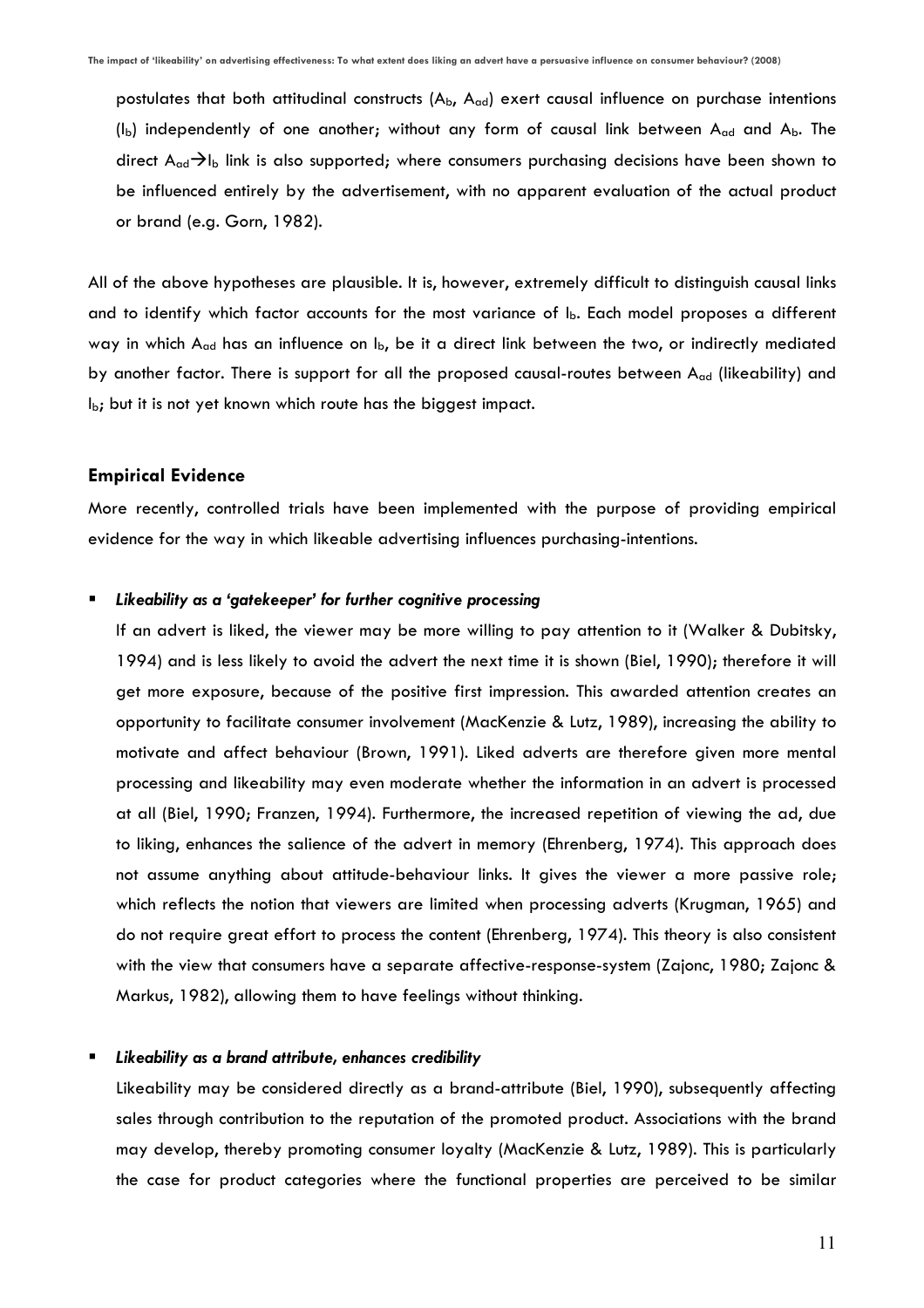across brands (Smit, Meurs & Neijens, 2006); likeability acts as a unique selling point. However, the causal direction of the relationship between the advert and the brand is debatable, often treated like a 'chicken and egg relationship' (DuPlessis & Foster, 2000), concurring with the RMH hypothesis (Heider, 1946).

#### *Likeability affects cognitive processing*

Liking an advert may influence cognitive processing of the advertising message (Aaker & Myers, 1987, Chung & Zhao, 2003). It is proposed that a liked ad may increase positive arousal, which in turn improves recall of the information within the advert and creates positive judgements of the information (Smit et al., 2006). The positive affect felt from the liked advert can be utilised by viewers when encoding, storing and retrieving the information (Youn, Sun, Wells & Zhao, 2001). The positive feelings have an impact on memory when encoding the advertising message, influencing the organisation of the information in memory and highlighting characteristics of the message that will later be retrievable (Zajonc, 1980; Lingle & Ostrom, 1981). The chance of the product/brand being recalled is enhanced (Kennedy, 1998), increasing the likelihood of purchase.

#### *Emotional Rub-off*

Liking an advert might directly translate to liking the product or brand (Biel, 1990). Simple positive emotions shown in an advert can evoke similar emotions in the viewer. It has been suggested that an induced positive emotion elicits a positive attitude towards the advert (e.g. DeCock & DePelsmacker, 2000) and possibly even a positive response to the message (Walker & Dubitsky, 1994). Moreover, ad-likeability may even transfer to the likeability of the brand, as proposed by the ATH hypothesis; resulting in an increased purchase intention (Smit et al., 2006). This theory follows a traditional cognitive approach, and assumes rationality of the consumer.

It can be seen that even the theories, based on empirical evidence, which often appeals to the structural attitude models, fail to provide a definitive explanation into exactly how ad-liking links with consumer intentions and behaviour. All the accounts are justified, which suggests that there is a web of psychological paths that link likeability to consumer behaviour. Research has yet to show which path is the most efficacious and how each links with one another, as a way of informing advertisers about what aspects of likeability to focus on.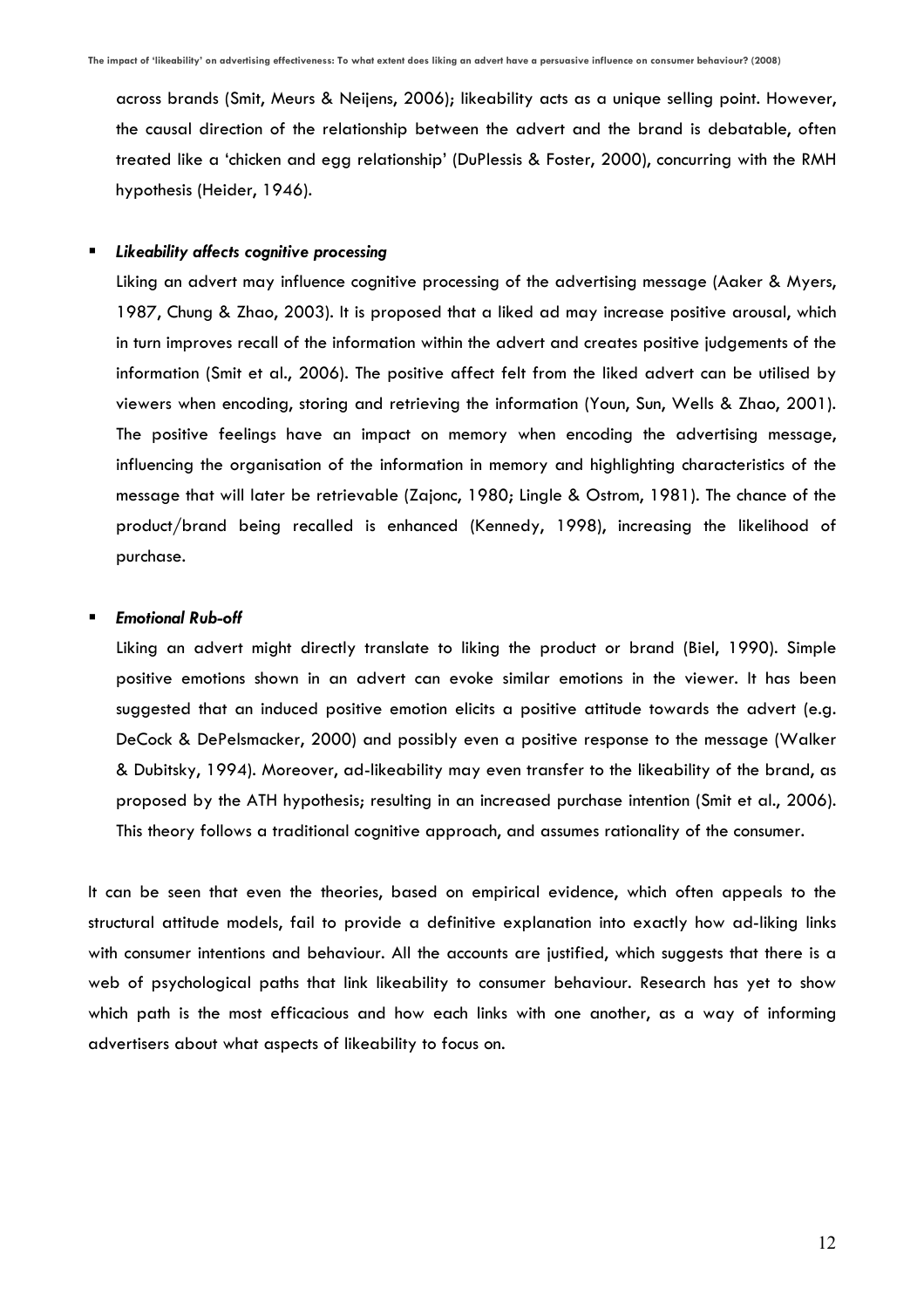## **OTHER FACTORS WHICH MEDIATE THE RELATIONSHIP BETWEEN LIKEABILITY AND PURCHASE INTENTION**

Advertising likeability may be a factor that has a considerable influence on consumer purchasingintentions and thus the overall success of the advert. However, it must be acknowledged that much of the evidence which helps to postulate the power of ad-liking cannot be generalised to every situation. Many other factors and conditions mediate the relationship between advertising likeability and sales, and therefore must be considered when assessing the potential success of an advert.

### **Product Category**

Wells (1980) hypothesised that the type of product is a critical factor in the 'liking equation'. Rossiter & Percy (1987) took this theory further by proposing that the importance of ad-liking depends on the position the product is placed within a matrix of consumer motives/needs for purchase and financial and psychosocial risks. Biel & Bridgewater (1990) revealed that "the relationship between likeability and persuasion is strongest in low-involvement categories such as fast-moving consumer goods, where the emotional component to persuasion is proportionately more important than the deliberate consideration of product attributes" (p43). More recent evidence (Youn, Sun, Wells & Zhao, 2001) showed a strong positive relationship between liking and memory for approachproducts, but not for avoidance- or utilitarian-products. Advertisements for 'approach'-products (products that are enjoyed, e.g. clothes, food) tend to utilise emotional-appeal, evoking positive affective reactions (Geuns & DePelsmacker, 1998); it is therefore more probable that adverts for approach-products will be liked, thought about, rehearsed and repeated (Isen, 1993), thus increasing the chance of being remembering. Conversely, adverts for 'avoidance'- (products that would not be bought unless they helped to alleviate an unpleasantness, e.g. medicine, insurance) and 'utilitarian'- (products that are neither enjoyed nor used obligingly, e.g. paperclips) products tend to use a more rational message-oriented approach, emphasising performance or product information (Youn, 1998); this could produce avoidance whilst encoding the information, detracting from adliking.

### **Culture**

Differences in cultural values can have an influence on the attitude a consumer has towards an advert, and whether or not it will be liked (Fam, 2006a). For example, promotion of condoms is likely to be more offensive to people of Islamic faith as opposed to an atheist (Fam, 2005). The belief-structure, determined by culture or religion, will therefore have a strong impact on the content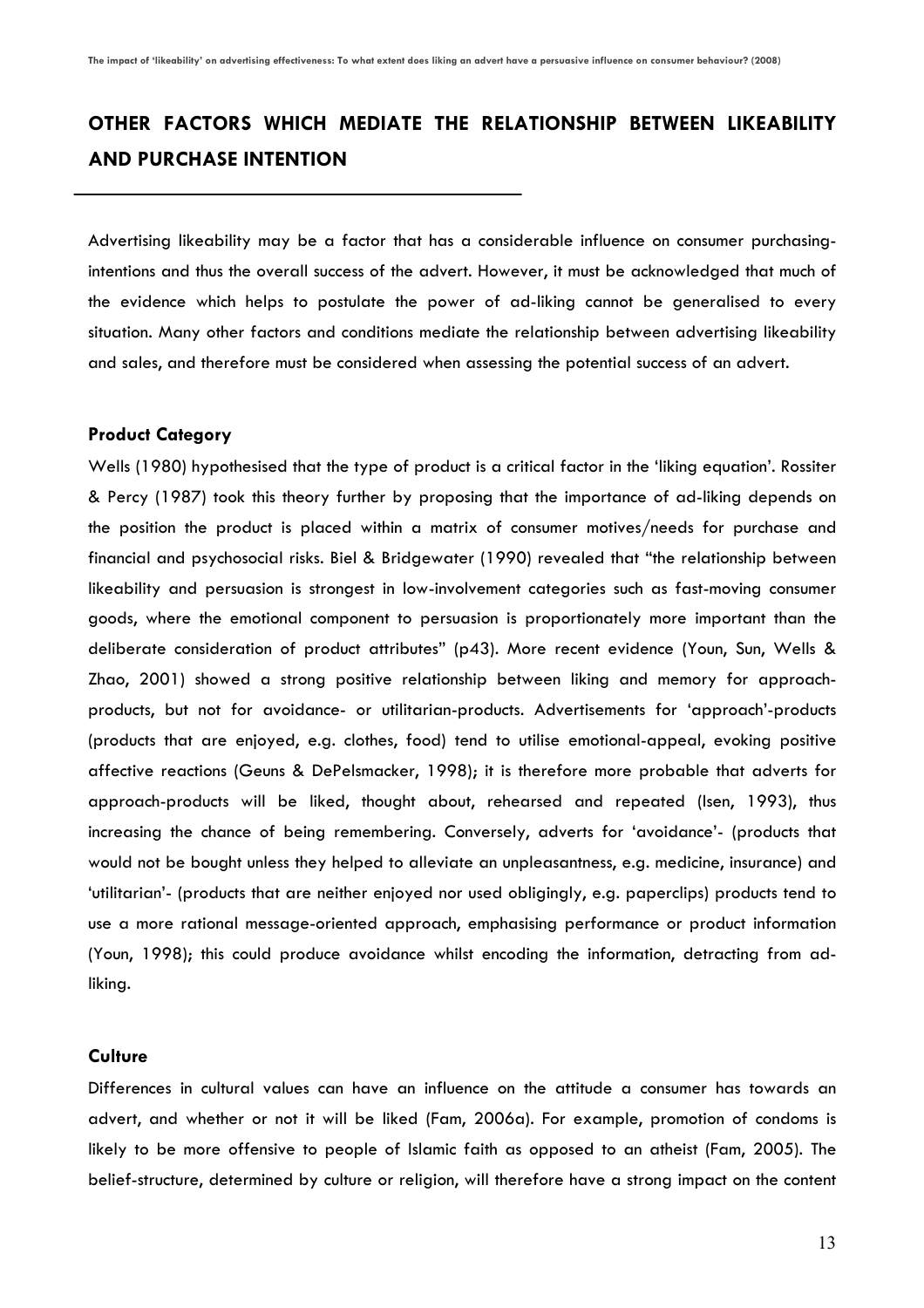that is deemed appropriate to be in an advertisement. It should be recognised that the majority of the literature on advertising likeability is performed in the UK, USA, South Africa and other western nations, consequently, much of the findings outlined above will not apply to non-western cultures. For example Fam (2006b), through a five country study identified seven attributes of ad-liking. Three of the attributes were similar to the dimensions reported by Biel & Bridgewater (1990). However, four were identified as 'uniquely Asian'. Even differences between two similar Asian cultures (Hong-Kong and Thailand) have been noted, in terms of what ad-characteristics are liked (Fam, 2006a). Culture therefore must be taken into consideration when evaluating the effectiveness of an ad. It is clearly important to know what is liked before you can determine the effect likeability on purchase intentions.

#### **Spokesperson**

The actual spokesperson fronting the television or radio commercial can also be an intervening variable in the ad-liking  $\rightarrow$  purchase intention relationship. Callcott & Phillips (1996) identified four dimensions of a spokes-character that likeability can depend on: personality, physical characteristics, humour and incongruity. The wrong variations of these characteristics can of course lead to disliking. Celebrity endorsers can very often help to evoke likeability in the consumer, when selected on the appropriate criteria; however research (Erdogen, Baker & Tagg, 2001) has shown that these criteria are also dependent on product category.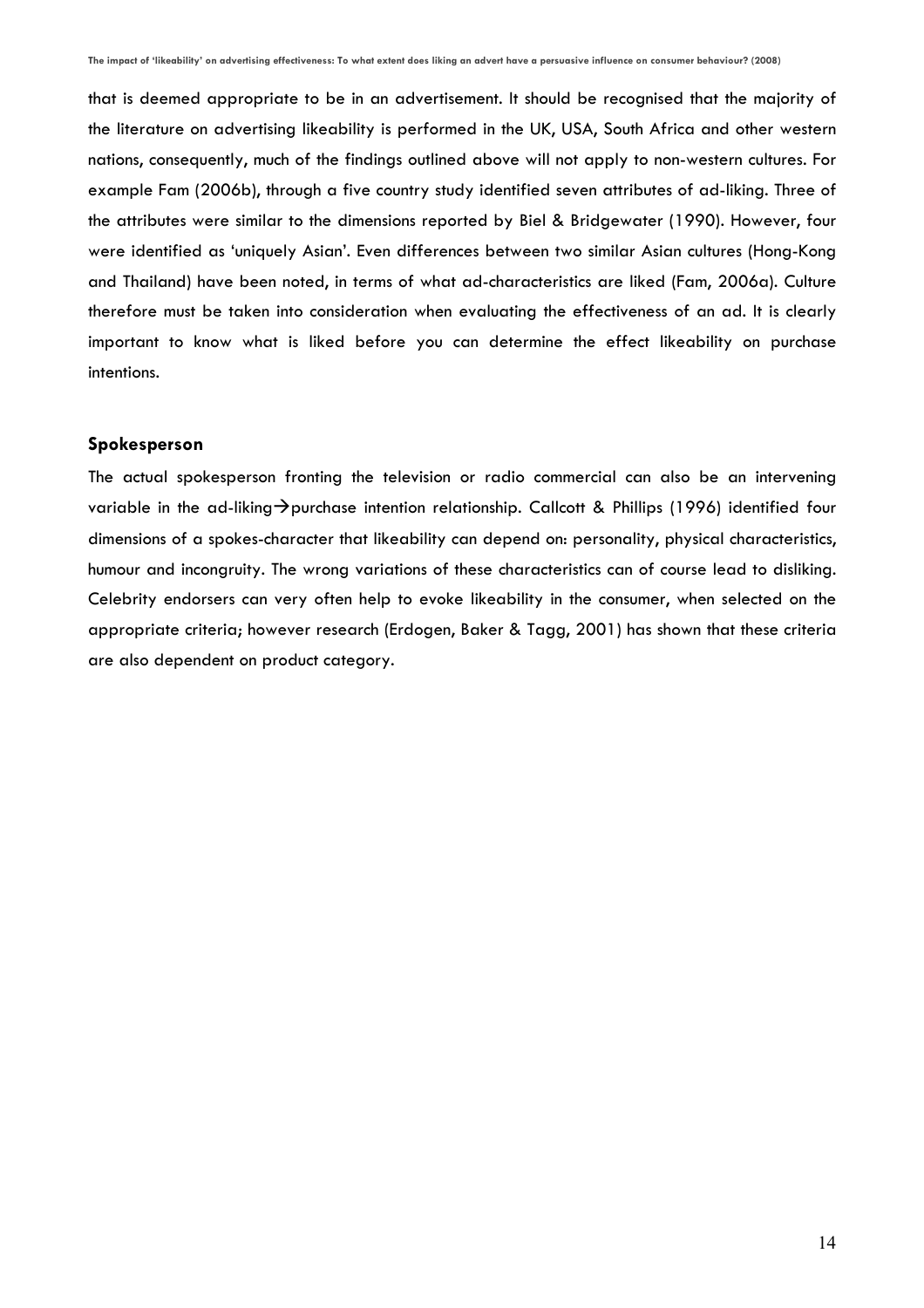## **CONCLUSIONS**

*"Used in conjunction with other appropriate measures, liking measures add substantial value to the assessment and optimization of advertising effectiveness"*

- Walker & Dubitsky (1994), p16

A variety of evidence has been presented that accentuates a number of different functions of advertising likeability in the advertising process. It is clear that liking an advert has a positive influence on the advert's effectiveness, in terms of increased brand liking and purchase intention. However, the nature of the ad-liking (or  $A_{\alpha d}$ )  $\rightarrow$  purchase intention relationship is still debated. Based on the evidence, nevertheless, it seems justified to maintain that a relationship between the two does exist. Discovering the details of this relationship will be invaluable to advertising practitioners, by allowing maximisation of the effects of likeability. This should consequently motivate future research.

It is crucial to reiterate the need to explicitly define likeability. It is clear from the research that the concept is a multifaceted construct, and is based on several factors. In addition, the influences of these factors, which evoke liking, are all dependent on other external variables, such as culture. A more consistent understanding of the potency of each factor is necessary, along with an understanding of how they combine with one another and fit into the complex matrix that underlies likeability. Without a comprehensive definition of likeability, it is impossible to robustly investigate how it links with consumer behaviour, which will limit any conclusions that can be drawn from research.

In conclusion, it seems unquestionable that advertising likeability has a considerable persuasive impact on consumer behaviour, and in some cases can be the most accurate predictor of advertising effectiveness and sales. However, it should not be assumed that advertising likeability independently provides the most effective indication of advertising success, without assessing the specific situation in context. It would be inaccurate to make conclusions solely based upon likeability, without considering other measures of advertising effectiveness (DuPlessis, 2005) and factors which mediate the relationship between advertising likeability and consumer purchasing-intentions.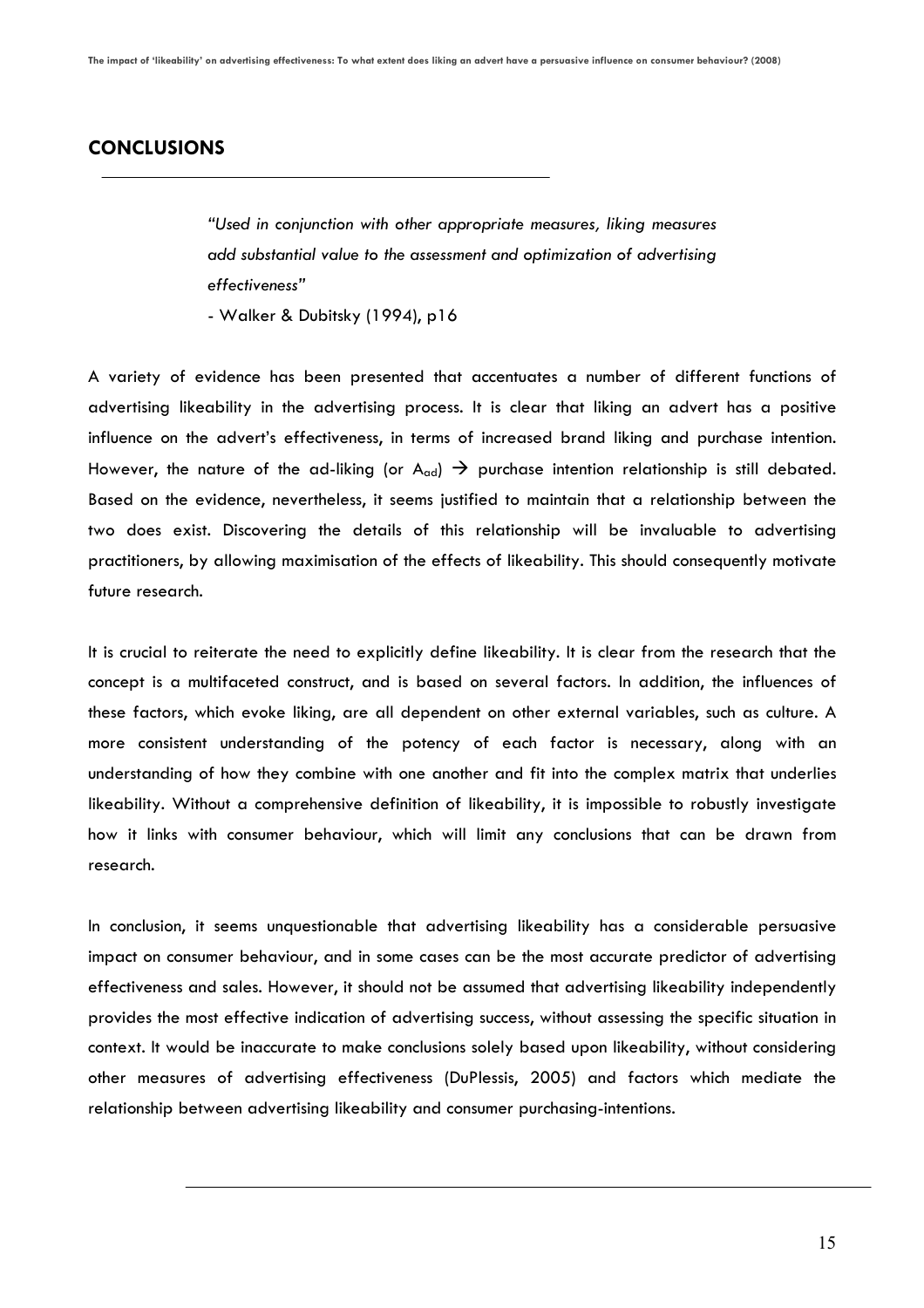## **REFERENCES:**

- Aaker, DA & Bruzzone, DE (1981). Viewer Perceptions of Prime-Time Television Advertising. *Journal of Advertising Research*, vol.21(5), p15–23.
- Aaker, DA & Bruzzone DE (1985). Causes of Irritation in Advertising. *Journal of Marketing,* vol.49(2), p47–57.
- Aaker, DA & Myers, JG (1987). Advertising Management ( $5<sup>th</sup>$  Ed.). Henley-on-Thames, UK: Prentice Hall.
- Aaker, DA & Stayman, DM (1990). Measuring Audience Perceptions of Commercials and Relating the to Ad Impact. *Journal of Advertising Research*, vol.30(4), p7-17.
- Agee, T (1997). Recall the brand. *Marketing Magazine*, vol.16, p63.
- Allen, CT, Machleit, KA & Kleine, S (1992). A Comparison of Attitudes and Emotions as Predictors of Behavior at Diverse Levels of Behavioral Experience. *Journal of Consumer Research*, vol.18(4), p493-504.
- Alwitt, LF (1987). Components of the Likeability of Advertising. Presentation to the Stellner Symposium on Uses of Cognitive Psychology in Advertising and Marketing, University of Illinois.
- Baddeley, A (1997). Human Memory: Theory and Practice (rev.ed.). Hove, UK: Psychological Press.
- Batra, R & Ray ML (1986). Affective Responses Mediating Acceptance of Advertising. *Journal of Consumer Research*, vol.13(2), p234–49.
- Biel, AL (1990). Love the ad. Buy the Product? Why Liking the Advertising and Preferring the Brand Aren't Such Strange Bedfellows After All. *Admap*, vol.26, p21-25.
- Biel, AL & Bridgewater, CA (1990). Attributes of Likeable Television Commercials. *Journal of Advertising Research*, vol.30(3), p38–44.
- Bishop, N (1997). Advertising overload? *Marketing Magazine*, vol.15, p42.
- Brown, C (1991). Some new likeability and recall thinking in the light of modern evidence. Paper presented at the 1991 British MRS Conference. Some New Thinking in the Light of Modern Evidence; Brown, G, In Proceedings of the British MRS Conference.
- Bryant, J, & Zillman, D (1994). Media effects: Advances in theory and research. NJ: Erlbaum Hillsdale.
- Burke, MC & Edell, JA (1984), Changes in Attitude Toward the Ad Over Time: Evidence for Ad Peripheral Processing, unpublished working paper, Duke University.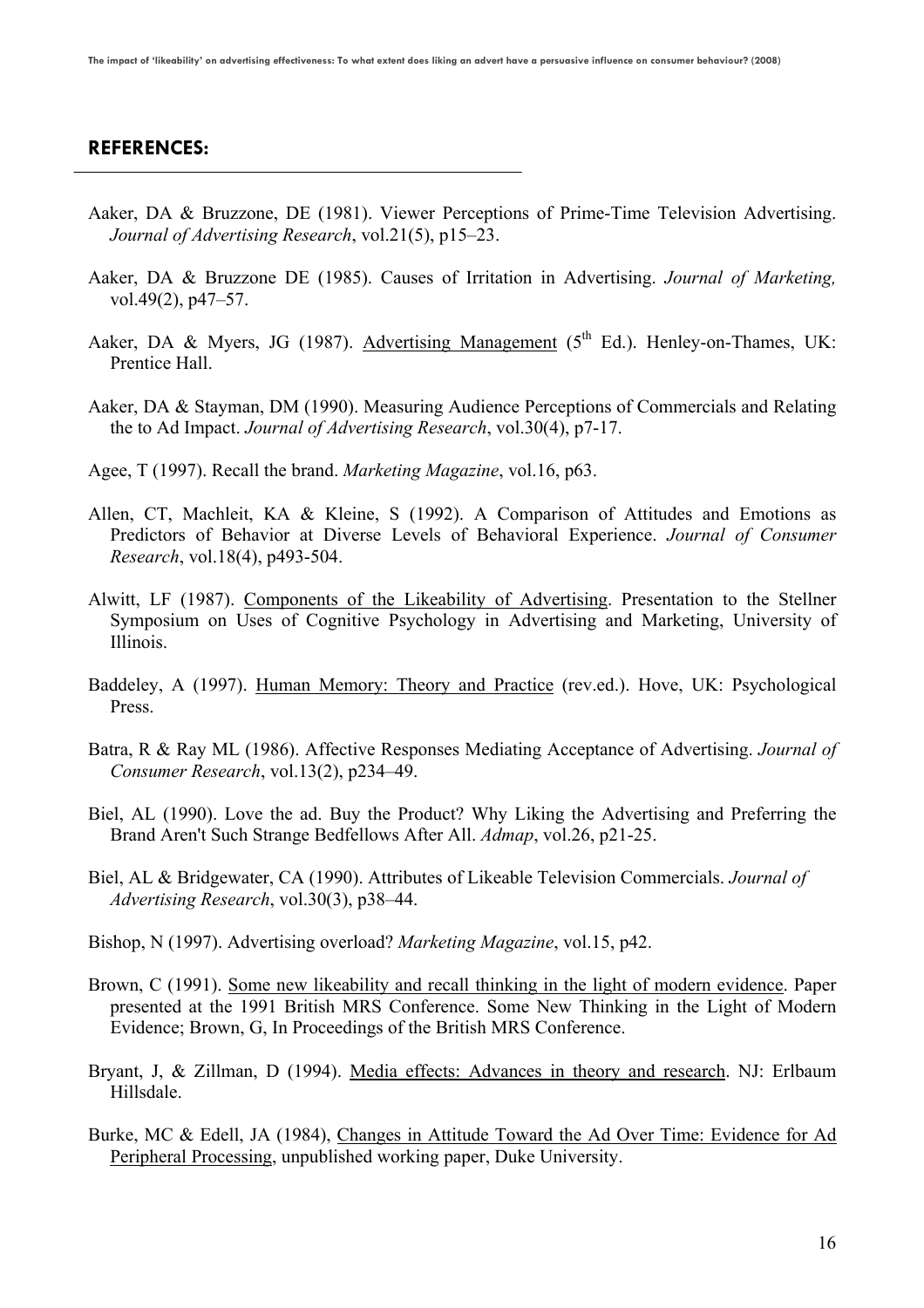- Burke, MC & Edell, JA (1986). Advertising Reactions over Time: Capturing Changes in the Real World. *Journal of Consumer Research*, vol.13(1), p114–18.
- Callcott, MF & Phillips,BJ (1996). Observations: Elves make good cookies: creating likable spokes-character advertising. *Journal of Advertising Research*, vol.36(5), p73-79.
- Chung, H & Zhao, X (2003). Humor Effect on Memory and Attitude: Moderating Role of Product Involvement. *International Journal of Advertising*, vol.22(1), p117–44.
- Collett, P (1994). Youth: How do they view your commercials? Transcript of the 5th ARF Youth Research Workshop. New York: Advertising Research Foundation, p305-314.
- Colley, RH (1961). Defining advertising goals for measured advertising results. New York: Association of National Advertisers.
- Cummins, D (1996). Creative failures. *Ad/Media*, vol.11, p35-37.
- DeCock, B & DePelsmacker P (2000). Emotions Matter. In Proceedings of the 2000 ESOMAR Conference, Rio, p.154–79.
- DuPlessis, EC. (1994a). Likeable Ads Work Best, But What Is 'Likeability'? Sharp New Light on Advertising Communication Styles. *Admap*, May, p10-13.
- DuPlessis, EC (1994b). Understanding and Using Likeability. *Journal of Advertising Research*, vol.34(5), p3-10.
- DuPlessis, EC (1998). Memory and Likeability: Keys to Understanding Ad Effects. *Admap*, July/August, p42-46.
- Du Plessis, EC (2001). Reclame en ons brein (Advertising and our brain). Alphen aan den Rijn, NL: Samsom.
- DuPlessis, E (2005). Advertised Mind: Ground-Breaking Insights Into How Our Brains Respond To Advertising. London, GBR: Kogan Page, Limited.
- DuPlessis, EC & Foster C (2000). Like the Ad. Like the Brand? Chicken or Egg? *Admap*, October, p16-20.
- Eagleson, G & Rossiter, JR (1994).Conclusions from the ARF's Copy Research Validity Project. *Journal of Advertising Research*, vol.34(3), p19–32.
- Ehrenberg, ASC. (1974). Repetitive advertising and the consumer. *Journal of Advertising Research*, vol.14, p25-34.
- Erdogen, BZ, Baker, MJ & Tagg, S (2001). Selecting Celebrity Endorsers: The Practitioner's Perspective. *Journal of Advertising Research*, vol.41(3), p39-48.
- Fam, K-S (2006a). What drives ad likeability/dislikeability in Hong Kong and Thailand? *International Journal of Business and Society,* vol.7(2), p10-32
- Fam, KS, Waller, D (2006). Identifying Likeable Attributes: A Qualitative Study of Television Advertisements in Asia. *Qualitative Market Research*, vol.9(1), p.8 - 50.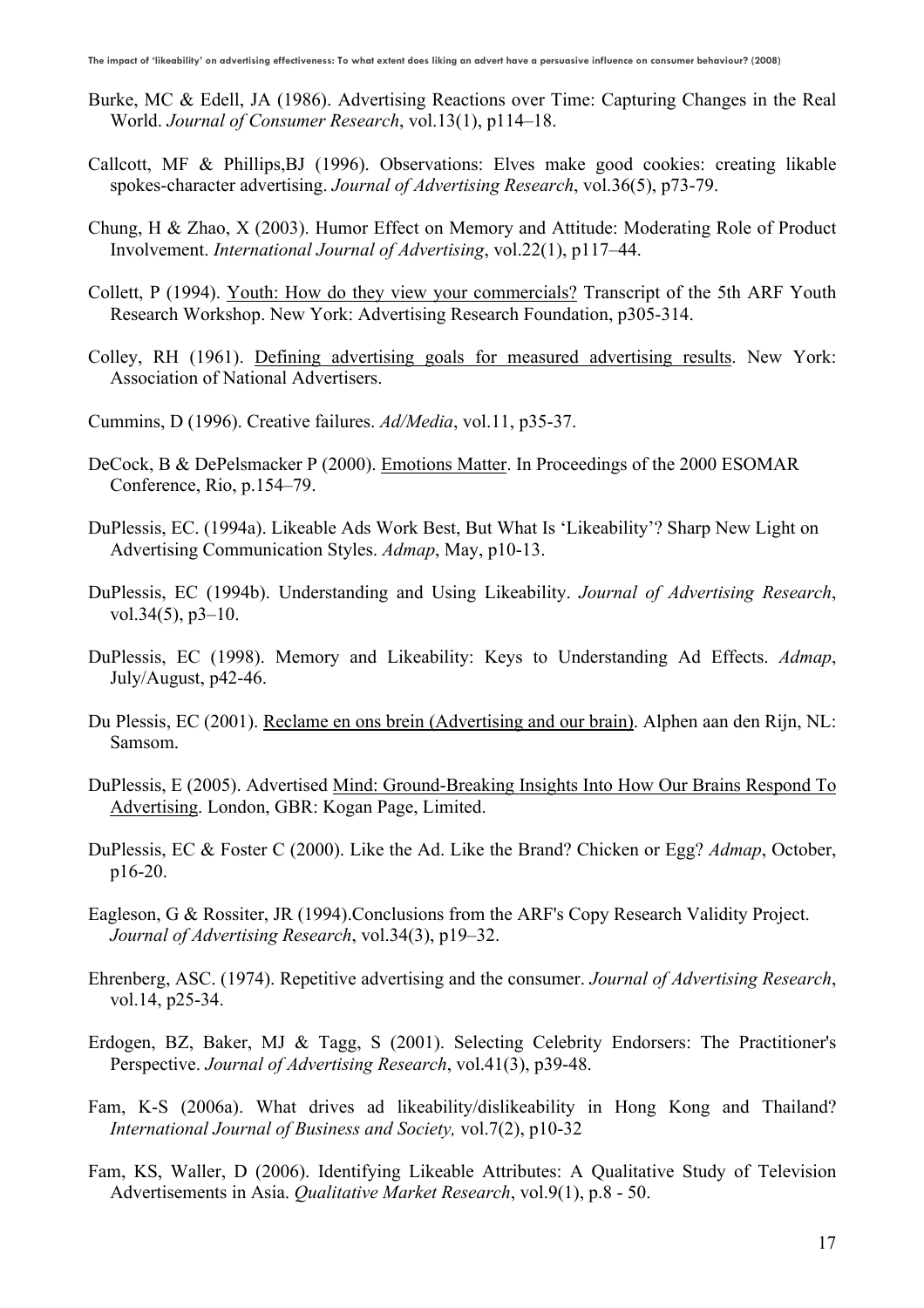- Fishbein, M & Ajzen I (1975), Belief, Attitude, Intention and Behavior: An Introduction to Theory and Research. Reading, MA: Addison-Wesley.
- Franzen, G (1994). Advertising effectiveness: Findings from empirical research. NTC Publications Limited: Oxfordshire, UK.
- Greene, WF (1992). Observations: What Drives Commercial Liking? An Exploration of Entertainment vs. Communication. *Journal of Advertising Research*, vol.32(2), p65–68.
- Greenwald, AG & Leavitt, C (1984). Audience Involvement in Advertising: Four Levels. *Journal of Consumer Research*, vol.11(1), p581-92.
- Geuens, M & DE Pelsmacker, P (1998). Feelings Evoked by Warm, Erotic, Humorous of Non-Emotional Print Advertisements for Alcoholic Beverages. *Journal of Consumer and Market Research*, vol.98, p23-85.
- Gorn, GJ (1982). The Effects of Music in Advertising on Choice Behavior: A Classical Conditioning Approach. *Journal of Marketing*, vol.46, p94-101.
- Haley, RI (1990). The ARF Copy Research Validity Project: How Will It Add to Future Advertising Decisions? Proceedings of the 7th Annual ARF Copy Research Workshop. New York: Advertising Research Foundation.
- Haley, RI & Baldinger, AL (1991). The ARF Copy Research Validity Project. *Journal of Advertising Research*, vol.31(2), p11–32.
- Haley, RI (1994). A Rejoinder to 'Conclusions from the ARF's Copy Research Validity Project.' *Journal of Advertising Research*, vol.34(3), p33–34.
- Heider, F (1946). Attitudes and Cognitive Organization, *Journal of Psychology*, vol.21, p107-12.
- Hermie, P, Lanckriet, T, Lansloot, K & Peeters, S (2005). Stop/Watch: Everything you need to know about the impact of magazine ads. Brussels, Belgium: Medialogue.
- Hollis, NS (1995). Like It or Not, Liking Is Not Enough, *Journal of Advertising Research*, vol.35(5), p.7-16.
- Howard, John A. (1977). Consumer Behavior: Application of Theory. New York: McGraw-Hill Book Company.
- Isen, AM (1989). Some Ways in Which Affect Influences Cognitive Processes: Implications for Advertising and Consumer Behavior. In Cognitive and Affective Response to Advertising. Cafferata, P & Tybout, AM. (Eds.) Lexington, MA: Lexington Books.

Jones, JP (1995). When Ads Work: New proof that advertising triggers sales. NY: Lexington.

Jones, JP (1996). Getting It Right The First Time. Admap Publications: Oxfordshire, UK.

Kennedy, R (1998). Do people pay more attention to likeable ad? Paper presented at the 1998 Australia and New Zealand Marketing Academy Conference, University of Otago, Dunedin, New Zealand.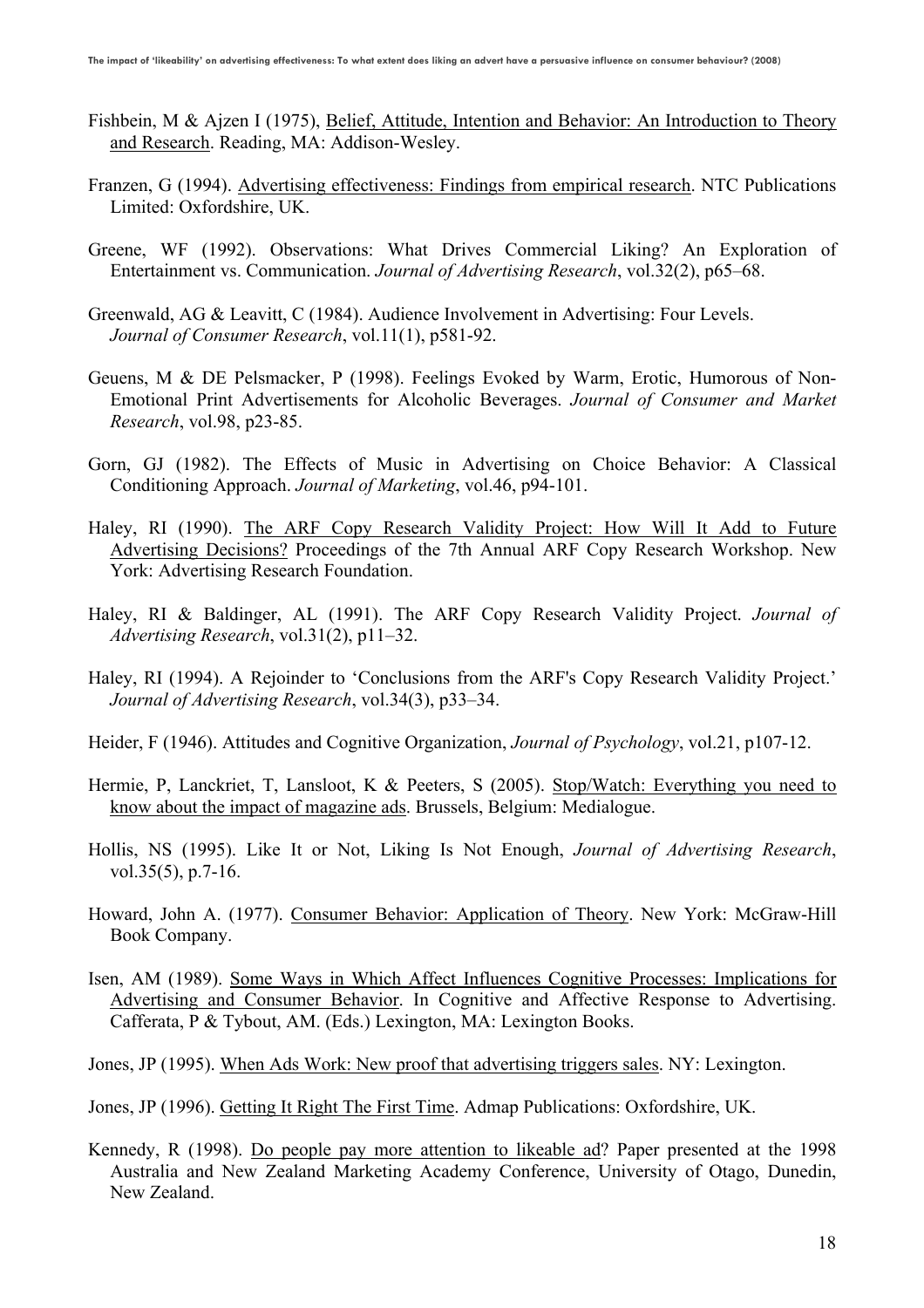Lingle, JH & Ostrom, TM (1981). Principles of Memory and Cognition in Attitude Formation. In Cognitive Responses in Persuasion, Petty, RE, Ostrom, TM & Brock, TC eds. Hillsdale, NJ: Lawrence Erlbaum Associates.

Lucas, DB & Britt, SH (1963). Measuring Advertising Effectiveness. UK: McGraw-Hill Education.

- Lutz, RJ (1985), Affective and Cognitive Antecedents of Attitude Toward the Ad: A Conceptual Framework, in Psychological Processes and Advertising Effects: Theory, Reearch and Application, Alwitt, LF & Mitchell, AA eds. Hillsdale, NJ: Lawrence Erlbaum Associates, p45- 63.
- Lutz, RJ, MacKenzie, SB & Belch, GE (1983), Attitude Toward the Ad as a Mediator of Advertising Effectiveness: Determinants and Consequences, in Advances in Consumer Research, vol. 10, Bagozzi, RP & Tybout AM, eds. Ann Arbor, MI: Association for Consumer Research, 532-539.
- Lutz, RJ &. Swasy, JL (1977), Integrating Cognitive Structure and Cognitive Response Approaches to Measuring Communication Effects, in Advances in Consumer Research, vol.4, Perreault, WD, ed. Atlanta: Association for Consumer Research, p363-71.
- MacKenzie, SB, Lutz RJ & Belch, GE (1986). The Role of Attitude toward the Ad as a Mediator of Advertising Effectiveness: A Test of Competing Explanations. *Journal of Marketing Research*, vol.23(2), p130–43.
- MacKenzie, SB & Lutz, RJ (1989). An Empirical Examination of the Structural Antecedents of Attitudes toward the Ad in an Advertising Pretesting Context. *Journal of Marketing*, vol.53(2), p48–65.
- Mitchell, AA & Olson, JC (1981). Are Product Attribute Beliefs the Only Mediator of Advertising Effects on Brand Attitude? *Journal of Marketing Research*, vol.18, p318-32.
- Moore, DL & Hutchinson, JW (1983). The Effects of Ad Affect on Advertising Effectiveness, in Advances in Consumer Research, vol.10, Bagozzi, RP & Tybout, AM, eds. Ann Arbor, MI: Association for Consumer Research, p526-31.
- Moore, DL & Hutchinson, JW (1985). The Influence of Affective Re- actions to Advertising: Direct and Indirect Mechanisms of Attitude Changes, in Psychological Processes and Advertising Effects: Theory, Reearch and Application. Alwitt, LF & Mitchell, AA eds. Hillsdale, NJ: Lawrence Erlbaum Associates.
- Morris, JD, Woo, C, Geason, JA & Kim, J (2002), The Power of Affect: Predicting Intention, Journal of Advertising Research, vol.42(3), p7–17.
- Park, C. Whan and S. Mark Young (1984), The Effects of Involvement and Executional Factors of a Television Commercial on Brand Attitude Formation, Report No. 84-100. Cambridge, MA: Marketing Science Institute.
- Petty, RE & Cacioppo, JT (1981). Attitudes and Persuasion: Classic and Contemporary Approaches. Dubuque, IA: W. C. Brown.